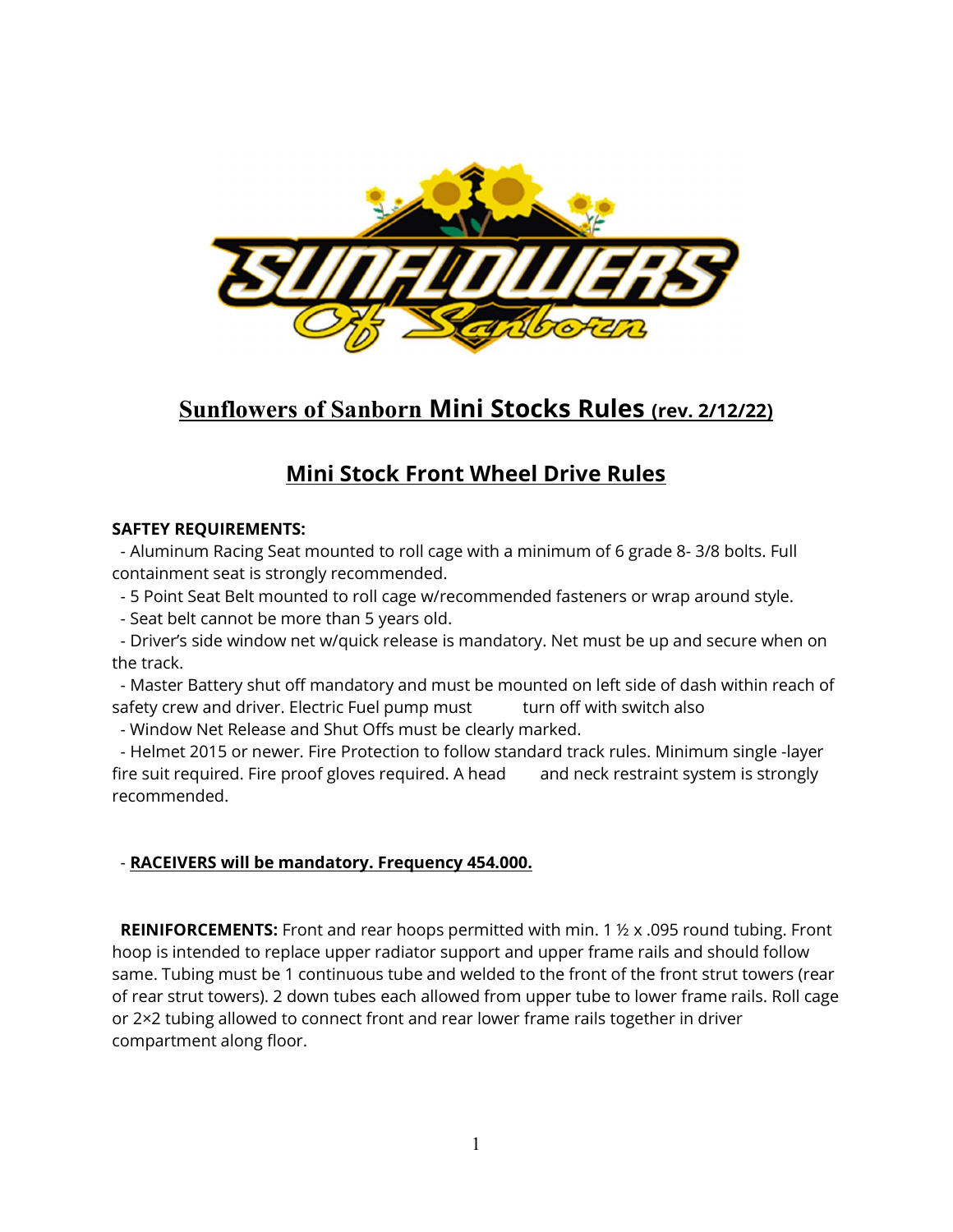Stock Body requirements:

 - Outer door panel skins of same gauge sheet metal are permitted to allow for door bars but MUST have 4 bars on driver's side. Doors must be welded, chained or bolted shut.

 - Sunroof and firewall holes must be covered with at least same gauge sheet metal with rivets, bolts or welding. Engine/fuel area must be sealed off from driver.

 - Hoods and trunks must be secured w/2 safety pins each when using hinges or 4 without hinges.

- Glass must be removed and screen placed in windshield area with 2 support rods.

 - Exterior door bars permitted with 1″ x 1″ square tubing. All exterior tubing must be tight to the body and securely fastened. Ends must be welded closed without any sharp edges. Front and rear tow chain loops are mandatory.

FUEL TANK/CELL: Stock fuel tank permitted as long as it is ahead of rear axle and must be securely fastened with at least 2 straps (additional is recommended). Racing fuel cell is allowed. Fuel cell must be mounted in a safe manner. A firewall Must be in Place between driver Compartment , and fuel cells, fuel lines or tanks. All fuel cells must have rubber flaps.

Body/ Wheels/ Tires:

- Any front wheel drive car. No All -wheel drive cars or all wheel steer cars.

 - Must have stock rear and front Suspensions as from factory. Slotting of factory mounting holes allowed. No racing spring lowering or shocks allowed. Springs may be heated , clamped or use spring rubbers. Spring must be with in 2" of factory installed height.

 - Rear Control arms should be stock but be braced/strengthened/repaired. No aftermarket. Stock production cars only.

 - Must have quality welded minimum 4 point roll cage inside the with a minimum of .095" thickness tubing. Tech has final say in safety of cars.

 - Minimum 3 drivers door bars/ 2 side door bars - 6 or more point cages ok. Drivers door intrusion plate mandatory.

 - No push bars past firewall. Roll cage may extend forward behind bumpers . Bumpers must be covered in some way with no exposed sharp corners.

 - Aftermarket Racing Wheels Permitted. Maximum wheel width seven inches (Measured inside of bead to inside of bead). Beadlocks allowed.

 - Street legal DOT tire required. No Drag radials, mud grip lug tires, racing tires or racing recapped tires allowed.

 Directional tires are allowed. Tires can be mixed or matched for stagger. 6 WEEK BURN OFF OF YOUR CURRENT TIRES.

### DOT TIRES ARE REQUIRED STARTING JUNE 10, 2022.

-Aftermarket nose pieces allowed.

- 6' metal support to extend out behind nose piece or to hold grill in place allowed.

- No push bars to extend outside bumpers or beyond nose piece.
- No Mirrors are allowed.

- Cars should remain as close to stock appearing as possible. Gutting of Body is allowed.

- Can buy aftermarket 5 star body, or build your own out of sheet steel or Aluminum.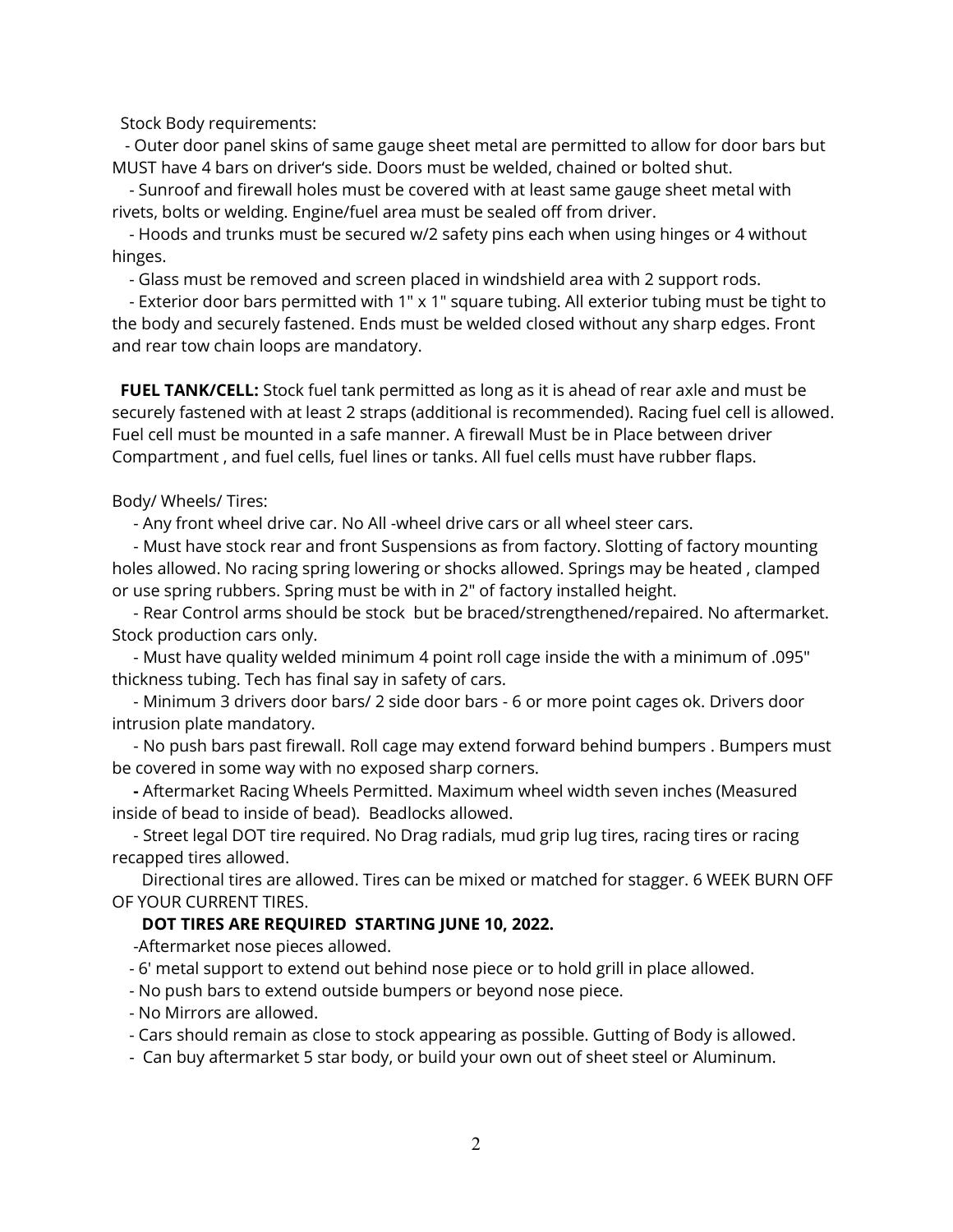**ENGINE:** Must be a Stock 4 cylinder Car. Motor Must Be Stock Appearing. No turbo chargers or rotary engines allowed. Stock type fuel injection or stock manufactured carburetor only (Motorcraft, ect.) 0.800"maxiumum throttle body spacers may be used. No Holley , Weber or other racing carburetor allowed. Motor Must be stock appearing and in stock location. Motor must match car ( ex- Honda - Must have Honda Engine, ect.)

Any air or oil filters (K&N , ect.) Intake Must be Stock intake. No Skunk 2, ect.

 No Cold Air intake or fuel injection-must be stock type breather system. A flexible rubber or plastic hose may be used in place of a stock air box tube. No Smooth metal or plastic tubes allowed. Aftermarket radiators are allowed. Radiators can be braced for support. Aftermarket racing headers are allowed. No Stainless Steel. No Coated. Computer may be chipped and or tuned. A standalone ECU and aftermarket harness allowed. Ignition coil must remain OEM.

WEIGHT: Minimum weight is 2250 lbs. with car and driver at the completion of race. All added weight must be painted white and include car #. Any racecar will be disqualified if weight falls off.

**EXHAUST:** Exhaust recommended to exit behind driver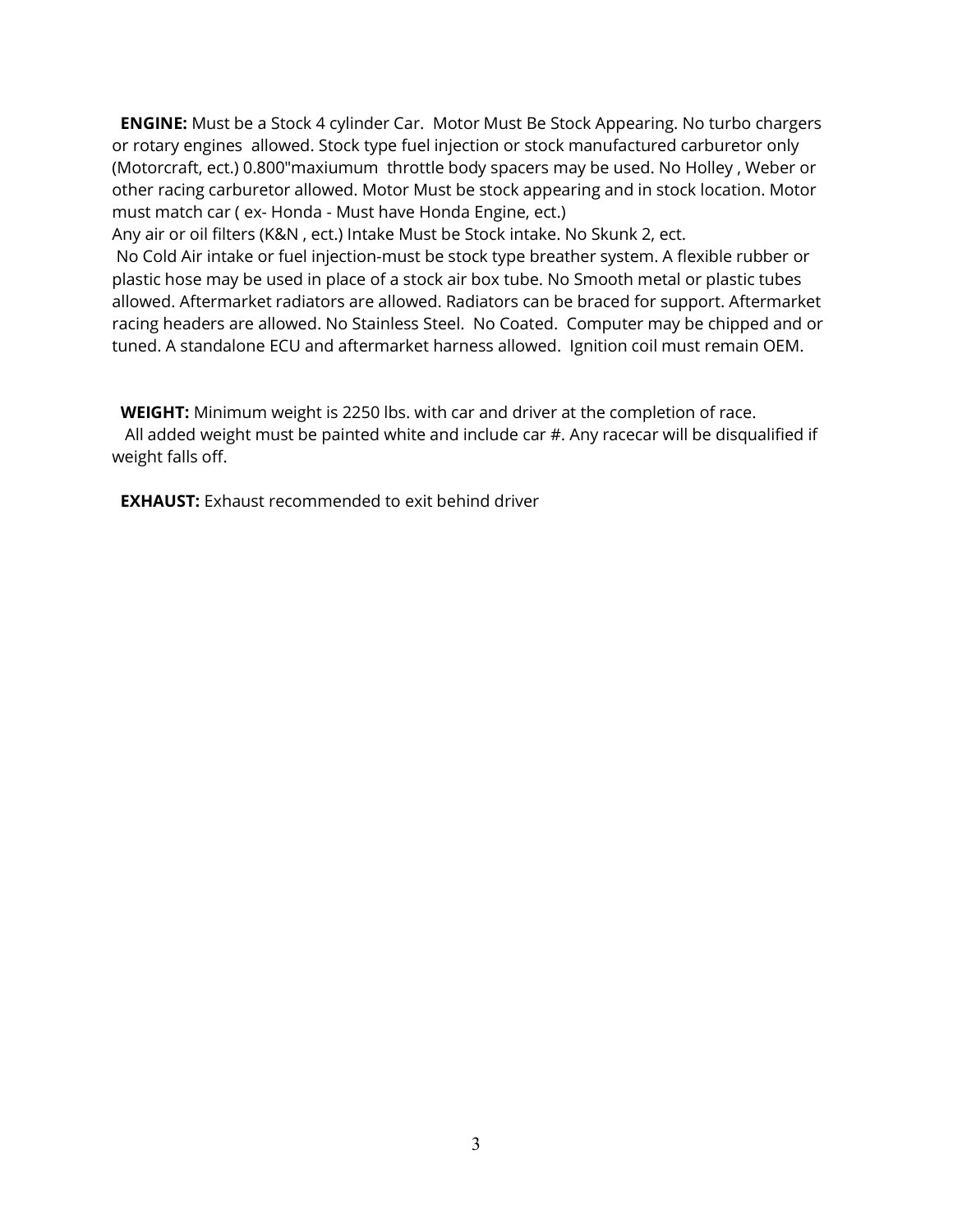## Mini Stock Rear Wheel Drive Rules

# #1 – Body

1.1 STOCK APPEARING BODIES ONLY! Can buy aftermarket body packages from 5 star Bodies or Performance Bodies or make your own bodies from steel or aluminum will be legal. No spoilers over 4 in tall, including sides.

1.2 Rear body must be closed in.

1.3 Any 4 cylinder Rear Wheel Drive front engine Car.

1.4 Minimum weight 2250 lbs. with car & driver at completion of the race.

1.5 Recommend to tie front frame to rear of car with 2×2 and attach roll cage to 2×2 but not mandatory.

1.6 Must have complete 4 point cage installed in professional matter 1 1/2″ .095 tubing min 3 door bars on drivers side. 6 point cage with 4 driver and 3 passenger side door bars strongly recommended.

1.7 Aluminum racing seat and 5 point harness mandatory! Seat must be attached to roll cage with at least 6 Grade 8 3/8 bolts. Belts must not be older than 5 years and properly attached to roll cage.

1.8 12 gal max racing fuel cell STRONGLY recommended. If running stock fuel tank must have steel skid plate and be securely mounted.

## #2 – Front / Rear Suspension

2.1 Chassis must retain stock type suspension. NO adjustable spring pockets allowed

2.2 Wheel base must be stock for that make/model car. Wheel base MUST be square within a 1/2″ tolerance on both sides.

2.2.1 Tracking of cars will be strictly enforced!

2.3 Only Steel Body Non Adjustable Shocks Permitted. Maximum new cost of \$100 per shock or strut.

2.4 No rebuildable or re-valving of shocks at all!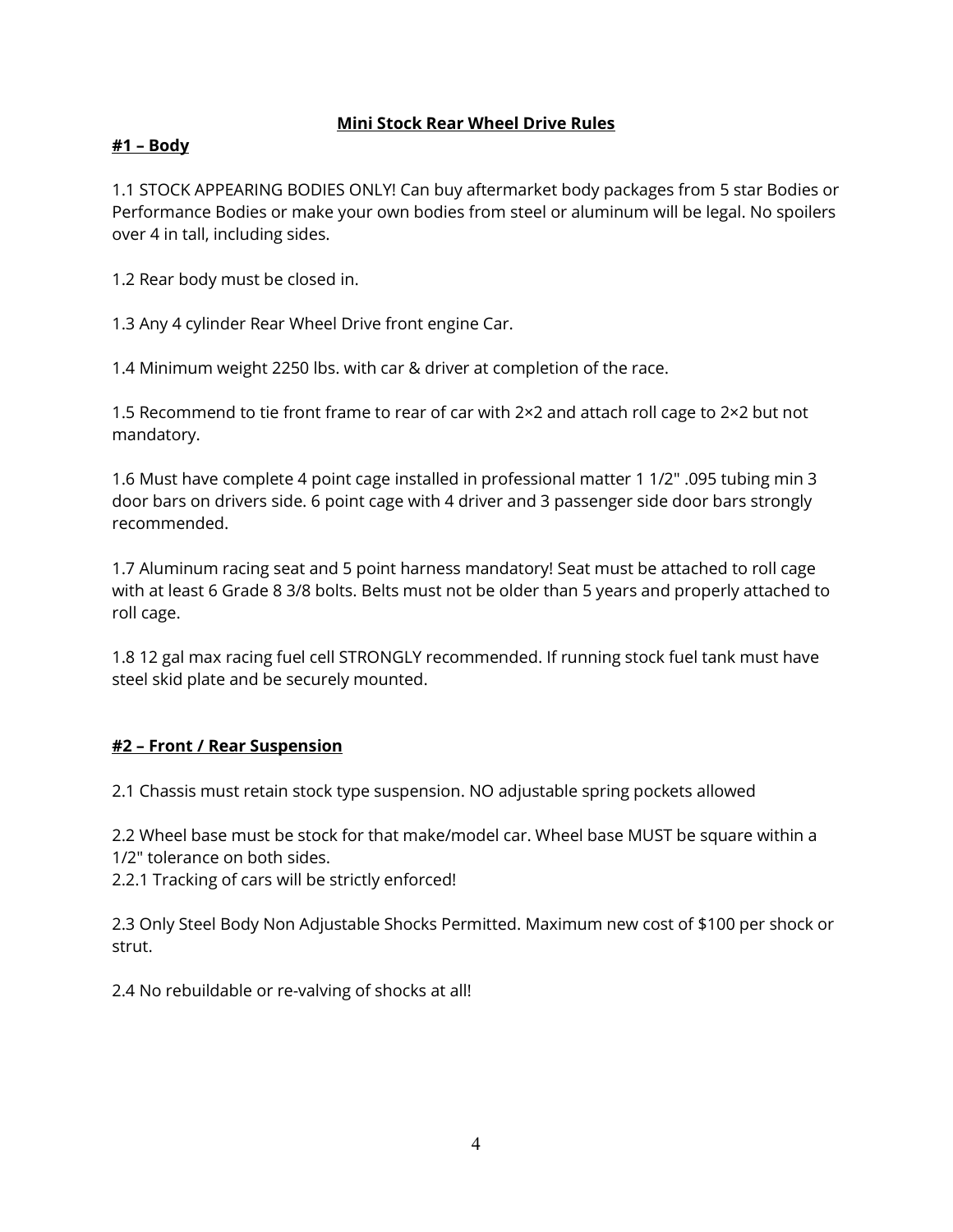## #3 – Engine

3.1Must be A stock 4 cylinder Car. Engine must be Stock Appearing. DOHC engines are allowed. No Rotary Motors Allowed

3.2 No turbo chargers, only naturally aspirated motors.

3.3 Must be same engine for make.

3.4 Stock intake may be machined, porting allowed.

3.5 No high performance ignitions or ignition boxes. OEM only.

3.6 Stock carburetors, stock fuel injected or stock Holley 2 barrel 4412 or 4412s carburetors must pass track tech inspection tools.

3.7 Headers allowed . Stock manifolds are allowed.

3.8 OEM 12volt ignition systems only.

### #4 – Transmission, bell housing, drives shaft

DRIVETRAIN: transmissions, differentials, flywheels and torque converters must remain stock. No lightening. Clutch and pressure plate must be Stock. A 1" hole in bell housing in line with clutch mandatory. Transmission must have ALL working gears. No light weight driveshafts. Cars may have locked differentials.

4.1 Front and rear hoops strongly suggested.

### #6 – Tires and Wheels

6.1 Steel racing wheels 7" wide. Beadlocks allowed.

6.2 6 Week Burn off period on your current tires. DOT tires starting June 10, 2022 .

NO WHEEL SPACERS. Maximum 2" wheel offset.

### #7 – Other

7.1 EXHAUST: Exhaust recommended to exit behind driver. Maximum exhaust size is 2.5" OD. Stock manifolds or headers allowed. Exhaust must not run through the interior of the car.